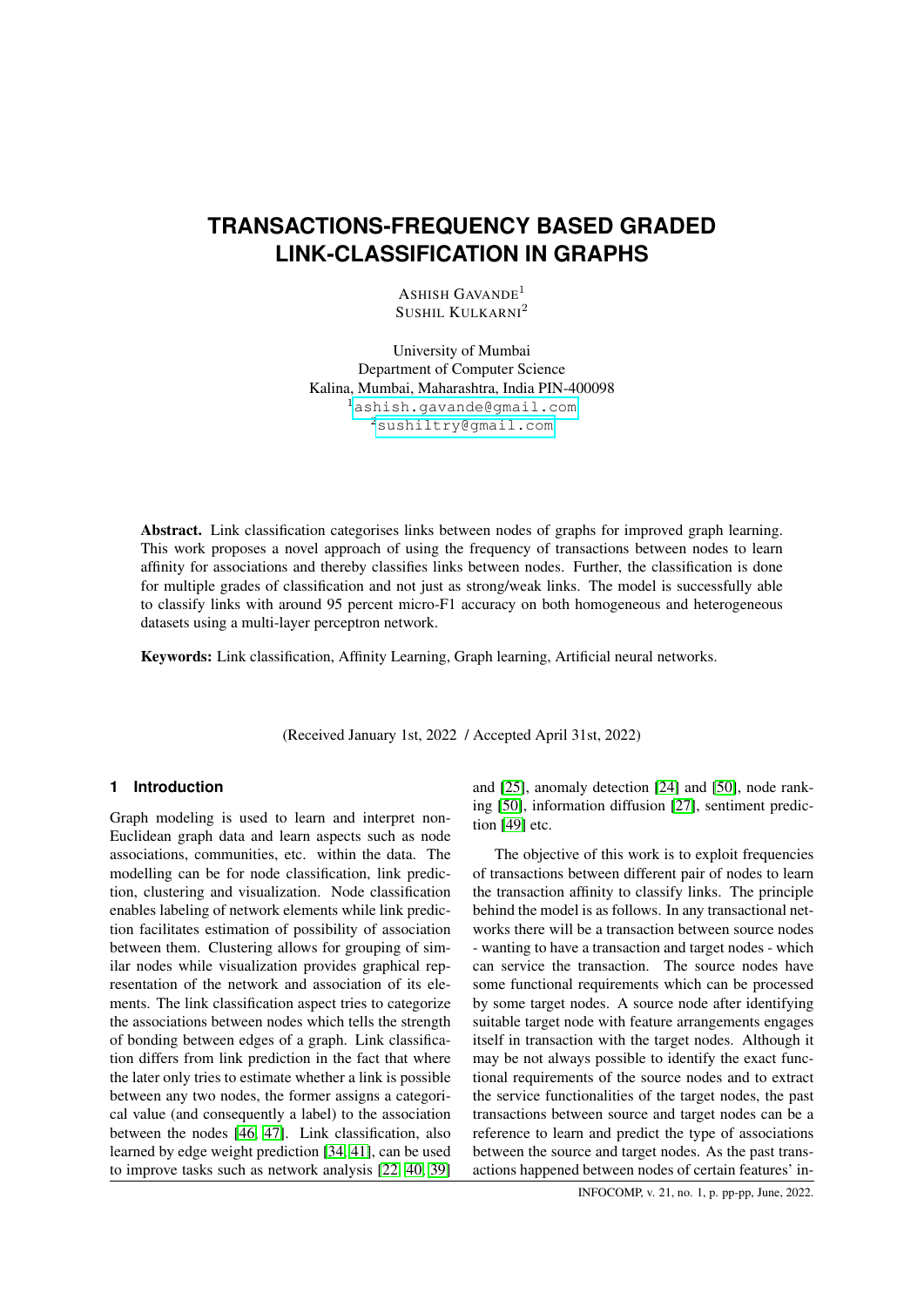tensities (values), the features of the transacting source and target nodes can be used to model functional relationships between nodes and consequently to classify links between the nodes.

The proposed model working is divided into two parts, viz., first, using transaction frequency-based algorithm to generate the dataset of transacting source and destination nodes along with their feature values and a grade-class and second, a multi-layer perceptron network to process the dataset to learn and predict the classification of transaction links between the source and target nodes in the correct the grade-class. The network tries to establish a relationship between the features of both the corresponding pair of source and target nodes' features and the grade-class and also predicts grade-class for pair of source and target nodes based on their combine features set. This way the model aims to classify and predict the links between the source and target nodes in different grades based on their features values only.

Further, no specific features such as user-ratings are only used for learning as seen in some earlier models. There are no complex matrix computations involved making this a simple approach to implement with reduced complexity and also scalable.

# **2 RELATED WORKS**

The learning of link classification is also done in network embedding which entails that node's vector representation of "close" nodes have similar vector representation in vector space. We have first discussed the works that specifically handle linking classification and later those which perform holistic graph learning. The same approach is successfully extended for learning link classification in heterogeneous networks.

The probabilistic approaches of link classification are [\[45\]](#page-6-8) which uses mean squared techniques and [\[9\]](#page-4-0) which uses stochastic gradient descent to learn edges probabilities. [\[35\]](#page-6-9) formulate a temporal link prediction task which tries to predict the occurrence of an event while [\[18\]](#page-5-4) exploit transactional information among nodes in order to improve prediction accuracy and user similarity using supervised learning using decision trees models. And [\[51\]](#page-6-10) uses unsupervised model to estimate relationship strength from interaction activity using Newton-Raphson updates.[\[7\]](#page-4-1) uses the correlation clustering index as a learning bias for the problem of link classification in signed networks. In [\[11\]](#page-4-2), pooling is done on the basis of node affinity which is computed by harmonizing the kernel representation of topology information and node features.

In holistic approaches [\[2\]](#page-4-3), [\[17\]](#page-5-5) and [\[52\]](#page-6-11) create affinity graph and then convert them to low-dimensional space for graph embedding. However scalability is an issue in dimensionality reduction processes with time complexity of O(|V2|) [\[13\]](#page-5-6). [\[1\]](#page-4-4) uses graph factorization of adjacency matrix for embedding. [\[5\]](#page-4-5) learned embedding as a two-step process: first defining different loss functions to capture the different k-step local relational information and then optimizing each model individually. These methods could only be applicable on homogeneous graphs and require matrix computation which increases its complexity.

[\[44\]](#page-6-12) considers first and second order similarities which are have close representation for directly linked neighbours and co-neighbours of nodes respectively while [\[36\]](#page-6-13) extends LINE to attempt preserve highorder proximity by decomposing the similarity matrix rather than adjacency matrix using a generalized Singular Value Decomposition (SVD) [\[13\]](#page-5-6). [\[38\]](#page-6-14) uses random walk for embedding, while [\[14\]](#page-5-7) uses bias random walk for more efficient representation and both preserves higher-order proximity between nodes by maximizing the probability of occurrence of subsequent nodes in fixed length random walks [\[13\]](#page-5-6). [\[48\]](#page-6-15) used auto-encoding for learning representations. These approaches have time complexity of  $O(|E|)$  and therefore scalable [\[13\]](#page-5-6).

For embedding heterogeneous networks [\[21\]](#page-5-8) used feedback information such as user ratings with modified matrix factorization approach, [\[20\]](#page-5-9) used filtering along with factorization while [\[30\]](#page-5-10) used hidden ratings and hidden review topics which was modified by [\[31\]](#page-5-11) to even consider different user learning rate for better embedding. [\[28\]](#page-5-12) maintained network topological relationship by considering neighbouring information to effectively deal with sparsity and structure preserving in the representation. [\[29\]](#page-5-13) used spatial propagation networks for learning the affinity matrix for vision tasks. [\[6\]](#page-4-6), [\[33\]](#page-6-16) and [\[3\]](#page-4-7) are deep learning approaches for embedding. [\[3\]](#page-4-7) can model even non-linear data using deep auto-encoders. [\[37\]](#page-6-17) injects numeric edge attributes into the scoring layer of a traditional knowledge graph embedding architecture.

Recently, Graph Neural Networks (GNNs) have been used to embed graphs. The very first work to learn graphs was [\[43\]](#page-6-18) to study directed acyclic graphs. However, the concept of graph neural network was introduced first in [\[12\]](#page-5-14) and later extended in [\[42\]](#page-6-19). Both of these were recurrent type Graph Neural Networks. The first ConvGNN type model was [\[4\]](#page-4-8) and it was a spectral based approach. This was followed by [\[15\]](#page-5-15) which proved that not only the dimensionality of a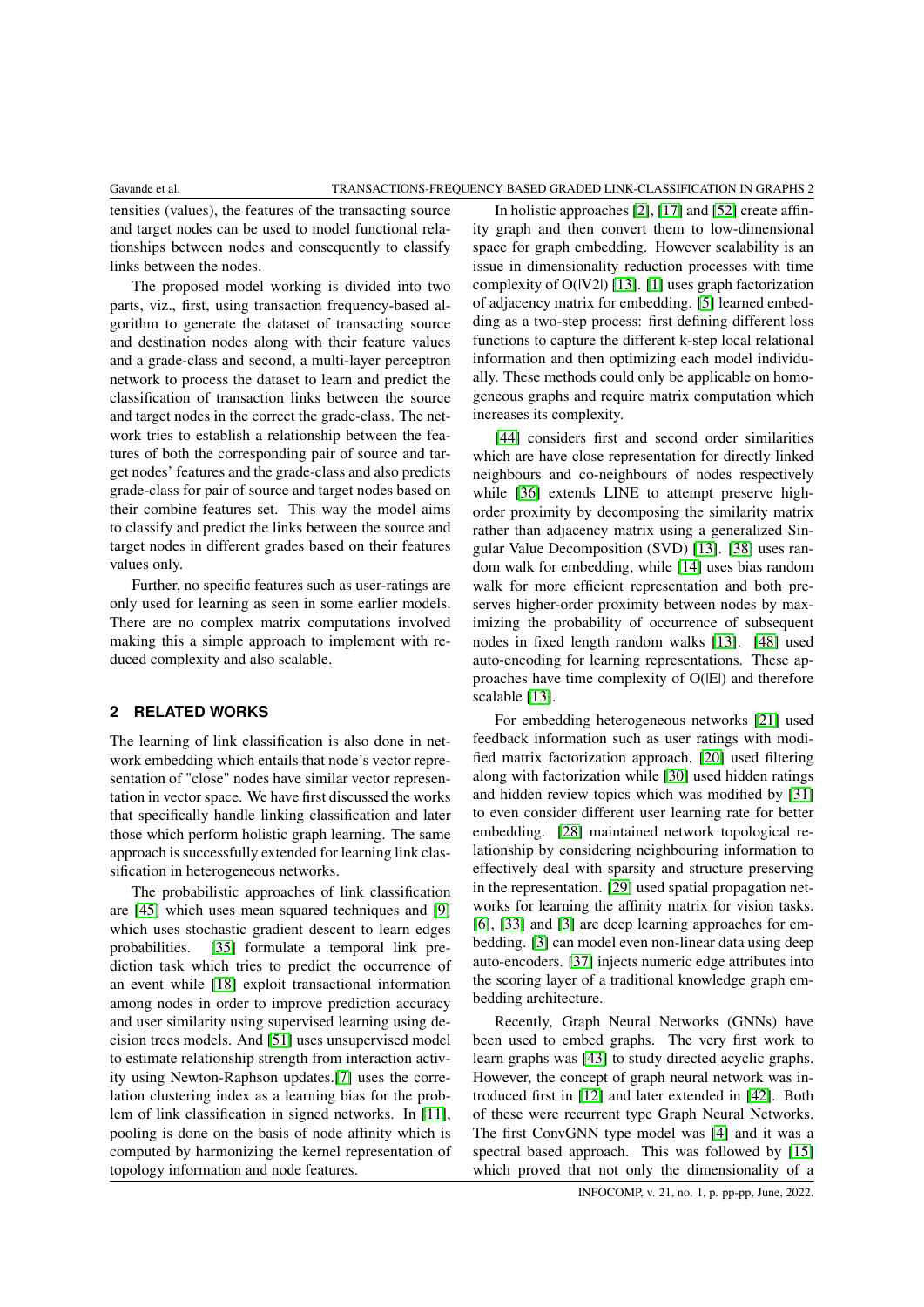graph but also the cost of its Fourier transformation can be reduced by performing simple mean/max pooling at the beginning. [\[8\]](#page-4-9) later optimised the max/min pooling strategy. This was followed by [\[19\]](#page-5-16) which created model which performed semi-supervised learning for classification of nodes while [\[26\]](#page-5-17) used complex spectral filters, the Cayley polynomials, for improvised learning. The most significant foundations of GNNs were laid by [\[32\]](#page-5-18) which introduced message passing concept in ConvGNNs. Other models were subsequently created which combined convolution with techniques like diffusion, attention, etc., to improve learning.

# **3 PROPOSED MODEL**

The key idea behind our model is to used transaction between nodes to learn their affinity and from affinity know the grades of links. We use the frequency of transactions between nodes to identify the affinity of nodes.

The model is divided into two parts, viz., first, an algorithm to generate the dataset of transacting source and destination nodes along with their feature values and resulting grade-class and second, a multi-layer perceptron network to process the dataset to learn and predict the class of link in the correct the grade-class. The first part, henceforth, will be referred to as Transactionfrequency based affinity learning algorithm and specified in Algorithm 1.

The affinity learning algorithm first identifies the number of transactions of each node, both as a source and as target nodes. It then identifies maximum number of transactions to any target node from other nodes, represented as *maxTransCntTrgt* . It then identifies maximum number of transactions from any node as a source node to other nodes, represented as *max-TransCntSrc*. Based on desired (user-defined) number of classes (grades) for transactions to target nodes, the algorithm divides *maxTransCntTrgt* by the desired number of classes to obtained the width of classes of transactions-number to target nodes, represented as *widthTrgtClass*. To elaborate, let's assume in a case, the range of count of transactions for all the nodes as target is from one to fifty, i.e., the number of transactions to nodes as targets are from one to fifty, inclusively. If a user wants to classify these transactions into five grades, then the width of each class of these transactions will be fifty divided by five which is ten. The same is also done to obtained the width of from-source transactions, represented as *widthSrcClass*. The class-width value will allow to create classes that will classify nodes based on the number of transactions to and from them. The classification of all nodes will be both as source nodes and as target nodes. Let the classes formed by classi-

fying nodes as target be called *target-classes* and those formed using nodes as source be called *source-classes*. Next task the algorithm does is to identify all the source and target nodes with actual edges from each combination of classes created in previous step, henceforth called as the *transacting-nodes*. Starting with the first class of *target-classes*, the algorithm iterates through each class of *source-classes* and identify target-source nodes with actual edges from the first class of *targetclasses* and every class of *source-classes*. These steps are repeated with each class of *target-classes*. At each step of identifying actual target-source nodes pair, a grade-class value is calculated based on the classes to which target and source nodes belong to. The features of the target-source nodes and the calculated gradeclass values is written to be passed to a multi-layer perceptron network for learning affinity. The algorithm eventually gives actual source-target node pairs classified across different grades of transactions.

The data-set thus generated is then processed by a multi-layer perceptron neural network which constructs the mapping between the transacting nodes features and grade-classes. The network then tries to map any relationships between the features of both the target and source nodes and their grade-class value. It then tries to predict the grade-class of the link between any pair of corresponding source and target nodes based on the features of both the nodes whose grade-class is not already given. By learning the relationship, the model is successfully able to classify links between any pair of source and target nodes.

# **4 EXPERIMENTATION**

This work uses a multi-layer perceptron learning on two datasets - one homogeneous and other heterogeneous. The datasets used for the modeling have a source-target relationship and at least one feature for generate transaction mapping.

# **4.1 Datasets**

• Bitcoin Trust Network dataset: This dataset [\[10\]](#page-4-10) and [\[23\]](#page-5-19), formally known as Bitcoin OTC Trust Weighted Signed Network, depicts trust relationships of Bitcoin users Bitcoin OTC platform essential to avoid transactions with fraudulent members. Members of Bitcoin OTC rate other members in a scale of  $-10$  (total distrust) to  $+10$  (total trust) in steps of 1. The network consists of 5881 nodes and 35,592 linkages from a member to another. The association also specify the time of the transaction and the rating given by the source member to the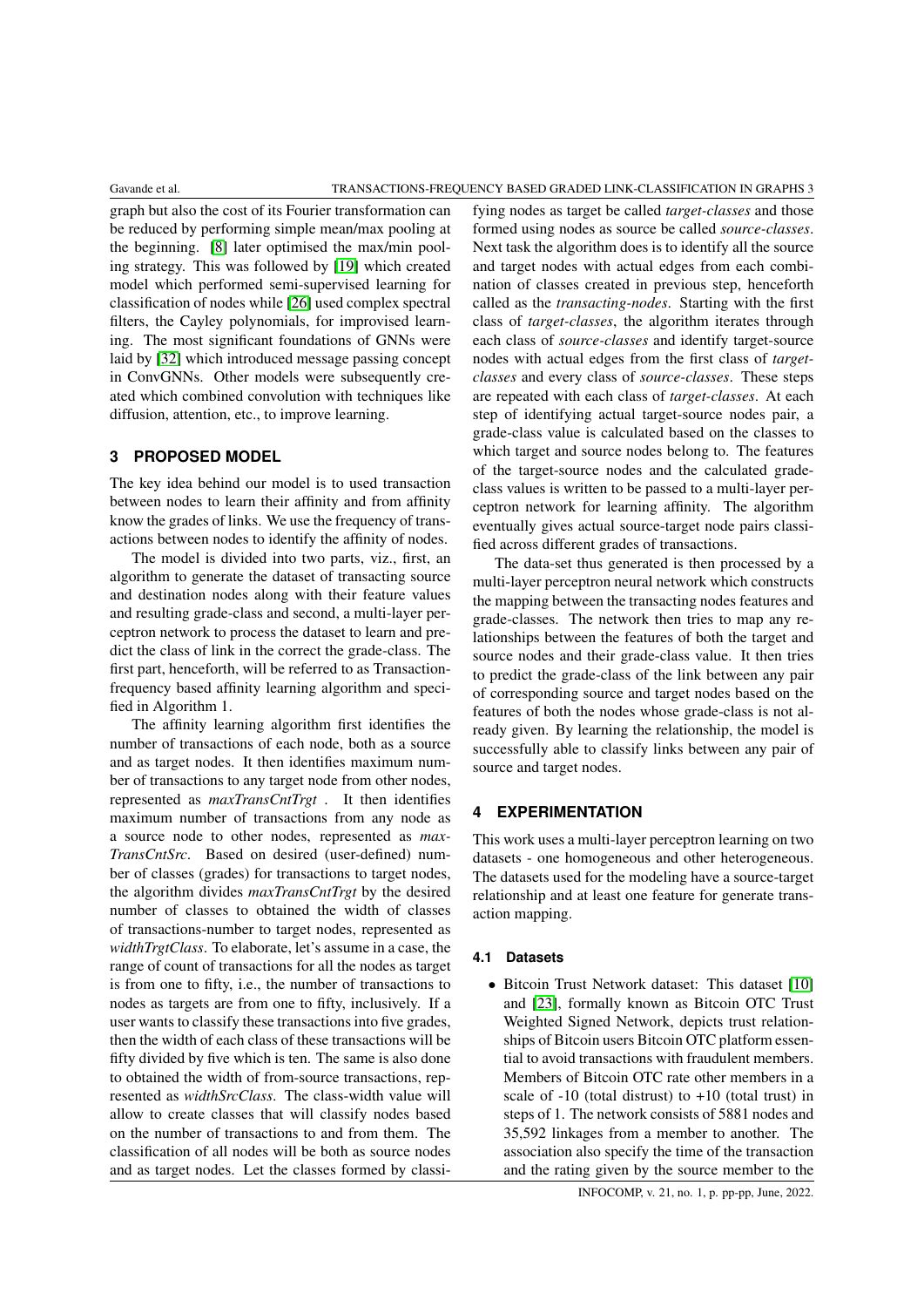target member.

• Digg 2009 dataset: This is a heterogeneous dataset [\[16\]](#page-5-20) that contains data about stories promoted to Digg's front page over a period of a month in 2009. The stories are voted for by voter who also may be following the story-writers and depicted as friends of the writers. There are 1,731,658 friendship links of 71,367 distinct users. The voters table have details of 3,018,197 votes on 3553 popular stories made by 139,409 distinct users. Here story and user (or voter) the hetero-nodes of this dataset.

#### **4.2 Pre-processing**

As the neural network is intended to identify the gradeclass of link between nodes, it cannot be fed with the raw dataset as it is. The Algorithm 1 is used to generate a dataset of nodes and their features along with their grade-class.

### **4.3 Neural Network Learning**

The neural network designed is fully dense multilayer perceptron of two hidden layers of 16 and 12 units in respective layers. The network is a real model implemented using Python programming language and related libraries such as numpy, pandas and keras and created using Anaconda3-Jupyter Notebook software. The activation function for these layers is ReLU and that for output layer it is softmax. The input dataset is divided into training and testing partition in the ratio of 9:1. Further for validation, the training dataset is divided into training and validation subsets in the ratio of 8:2. The network was executed for 200 epochs with shuffling of the training data.

# **5 ANALYSIS**

The neural network gave on average micro-F1 accuracy of 0.96 and 0.94 in less than 200 epochs for the Bitcoin and Digg datasets respectively in their testing phase and were obtained using sklearn.metrics Python-based package. The improvements in accuracy with increase in epochs for Bitcoin and Digg datasets is shown in figures 1 and 2 respectively which were generated using the matplotlib Python-based package. In fact, the model is able to achieve micro-F1 accuracy of more than 0.8 in less than 50 epochs in both the cases. Also, the model loss for Bitcoin and Digg datasets is shown in figures 3 and 4 respectively which is seen to be decreasing up to around 100 epochs and then stabilizing afterwards. There are no comparisons done with other models as they have only reported AUC values and not micro-F1

scores for link classification. The only drawback of this model is that it requires some relevant feature to be used for mapping between features and graph's links for graded classification of the later.



Figure 1: Accuracy for Bitcoin OTC Trust dataset



Figure 2: Accuracy for Digg dataset

# **6 CONCLUSION**

The proposed model successfully demonstrates the use of frequency of transactions for classification of links with around 95 percent of average micro-F1 accuracy using a multi-layer perceptron and no complex matrix computation. The classification is demonstrated on both homogeneous and heterogeneous datasets and with no dependency on features of specific types. It is been demonstrated that frequencies of transactions between the source and target nodes can successfully classify links between nodes of a graph.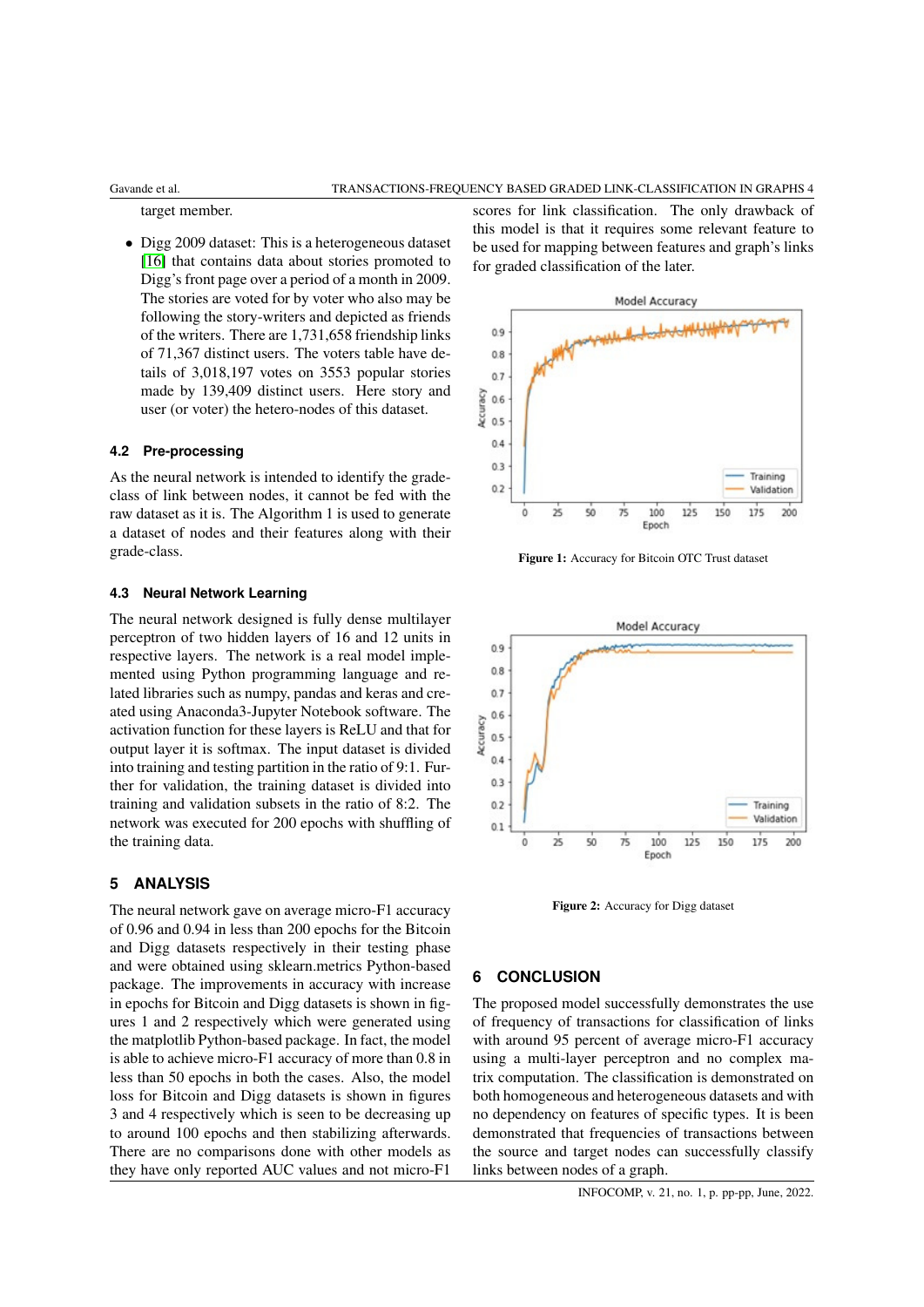# **References**



Figure 3: Model loss for Bitcoin OTC Trust dataset



Figure 4: Model loss for Digg dataset

- <span id="page-4-4"></span>[1] Ahmed, A., Shervashidze, N., Narayanamurthy, S., Josifovski, V., and Smola, A. J. Distributed large-scale natural graph factorization. In *Proceedings of the 22nd international conference on World Wide Web*, pages 37–48, 2013.
- <span id="page-4-3"></span>[2] Belkin, M. and Niyogi, P. Laplacian eigenmaps and spectral techniques for embedding and clustering. In *Nips*, volume 14, pages 585–591, 2001.
- <span id="page-4-7"></span>[3] Bengio, Y., Courville, A., and Vincent, P. Representation learning: A review and new perspectives. *IEEE transactions on pattern analysis and machine intelligence*, 35(8):1798–1828, 2013.
- <span id="page-4-8"></span>[4] Bruna, J., Zaremba, W., Szlam, A., and LeCun, Y. Spectral networks and locally connected networks on graphs. *arXiv preprint arXiv:1312.6203*, 2013.
- <span id="page-4-5"></span>[5] Cao, S., Lu, W., and Xu, Q. Grarep: Learning graph representations with global structural information. In *Proceedings of the 24th ACM international on conference on information and knowledge management*, pages 891–900, 2015.
- <span id="page-4-6"></span>[6] Cao, S., Lu, W., and Xu, Q. Deep neural networks for learning graph representations. In *Proceedings of the AAAI Conference on Artificial Intelligence*, volume 30, 2016.
- <span id="page-4-1"></span>[7] Cesa-Bianchi, N., Gentile, C., Vitale, F., and Zappella, G. A correlation clustering approach to link classification in signed networks. In *Conference on Learning Theory*, pages 34–1. JMLR Workshop and Conference Proceedings, 2012.
- <span id="page-4-9"></span>[8] Defferrard, M., Bresson, X., and Vandergheynst, P. Convolutional neural networks on graphs with fast localized spectral filtering. *Advances in neural information processing systems*, 29:3844– 3852, 2016.
- <span id="page-4-0"></span>[9] Di Mauro, N., Taranto, C., and Esposito, F. Link classification with probabilistic graphs. *Journal of Intelligent Information Systems*, 42(2):181–206, 2014.
- <span id="page-4-10"></span>[10] Fang, M., Zhuang, Q., and Shen, M. The computation of axisymmetric, supersonic nozzle arc using adaptive grids. *IEEE transactions on plasma science*, 22(3):228–234, 1994.
- <span id="page-4-2"></span>[11] Gao, X., Dai, W., Li, C., Xiong, H., and Frossard, P. Multiscale representation learning of graph data with node affinity. *IEEE Transactions on Signal*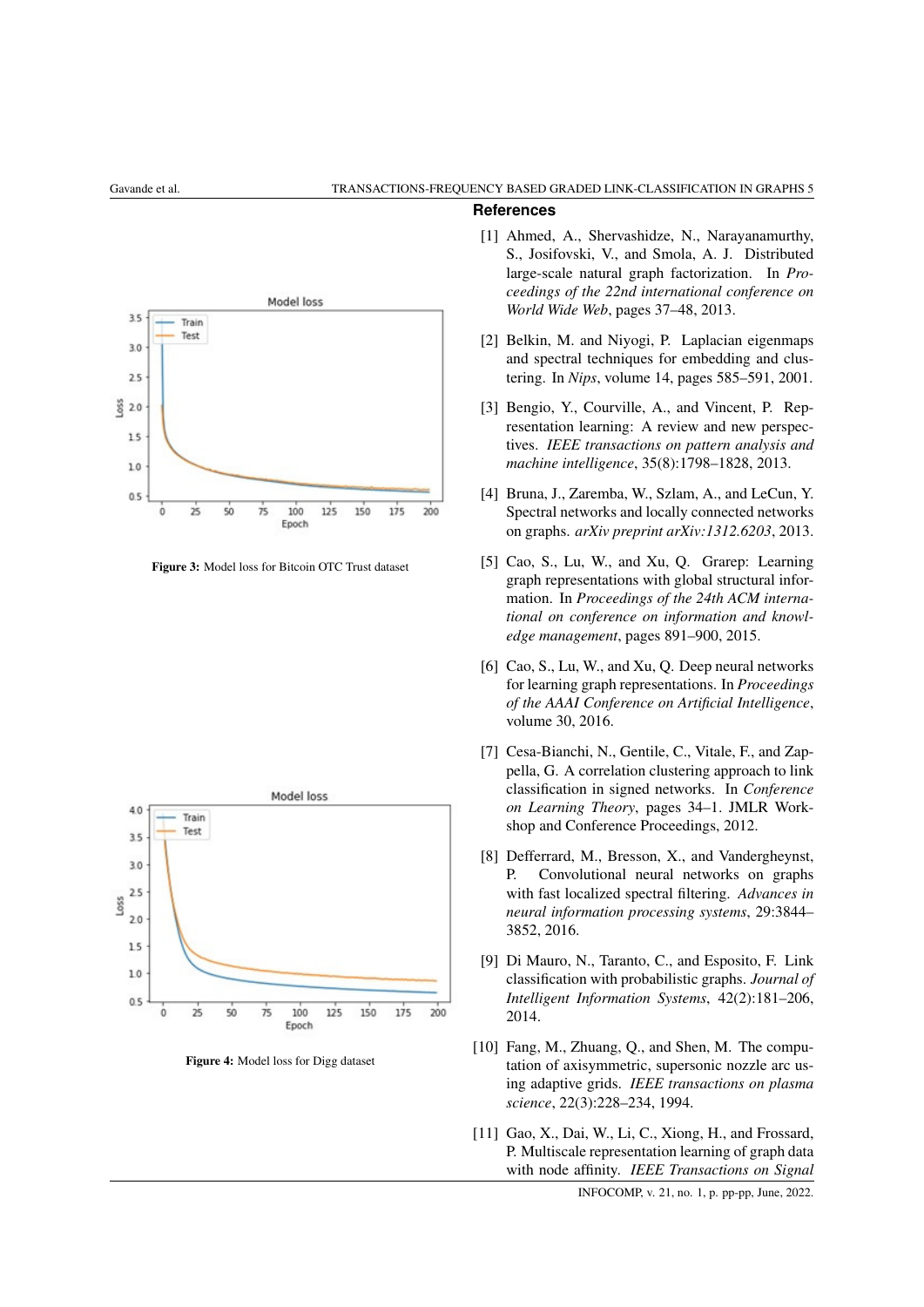*and Information Processing over Networks*, 7:30– 44, 2020.

- <span id="page-5-14"></span>[12] Gori, M., Monfardini, G., and Scarselli, F. A new model for learning in graph domains. In *Proceedings. 2005 IEEE International Joint Conference on Neural Networks, 2005.*, volume 2, pages 729– 734. IEEE, 2005.
- <span id="page-5-6"></span>[13] Goyal, P. and Ferrara, E. Graph embedding techniques, applications, and performance: A survey. *Knowledge-Based Systems*, 151:78–94, 2018.
- <span id="page-5-7"></span>[14] Grover, A. and Leskovec, J. node2vec: Scalable feature learning for networks. In *Proceedings of the 22nd ACM SIGKDD international conference on Knowledge discovery and data mining*, pages 855–864, 2016.
- <span id="page-5-15"></span>[15] Henaff, M., Bruna, J., and LeCun, Y. Deep convolutional networks on graph-structured data. *arXiv preprint arXiv:1506.05163*, 2015.
- <span id="page-5-20"></span>[16] Hogg, T. and Lerman, K. Social dynamics of digg. *EPJ Data Science*, 1(1):1–26, 2012.
- <span id="page-5-5"></span>[17] Hou, Y., Zhang, P., Xu, X., Zhang, X., and Li, W. Nonlinear dimensionality reduction by locally linear inlaying. *IEEE transactions on neural networks*, 20(2):300–315, 2009.
- <span id="page-5-4"></span>[18] Kahanda, I. and Neville, J. Using transactional information to predict link strength in online social networks. In *Third international AAAI conference on weblogs and social media*, 2009.
- <span id="page-5-16"></span>[19] Kipf, T. N. and Welling, M. Semi-supervised classification with graph convolutional networks. *arXiv preprint arXiv:1609.02907*, 2016.
- <span id="page-5-9"></span>[20] Koren, Y. Factorization meets the neighborhood: a multifaceted collaborative filtering model. In *Proceedings of the 14th ACM SIGKDD international conference on Knowledge discovery and data mining*, pages 426–434, 2008.
- <span id="page-5-8"></span>[21] Koren, Y., Bell, R., and Volinsky, C. Matrix factorization techniques for recommender systems. *Computer*, 42(8):30–37, 2009.
- <span id="page-5-0"></span>[22] Kumar, S. Structure and dynamics of signed citation networks. In *Proceedings of the 25th international conference companion on world wide web*, pages 63–64, 2016.
- <span id="page-5-19"></span>[23] Kumar, S., Hooi, B., Makhija, D., Kumar, M., Faloutsos, C., and Subrahmanian, V. Rev2: Fraudulent user prediction in rating platforms. In *Proceedings of the Eleventh ACM International Conference on Web Search and Data Mining*, pages 333–341, 2018.
- <span id="page-5-2"></span>[24] Kumar, S., Spezzano, F., and Subrahmanian, V. Accurately detecting trolls in slashdot zoo via decluttering. In *2014 IEEE/ACM International Conference on Advances in Social Networks Analysis and Mining (ASONAM 2014)*, pages 188–195. IEEE, 2014.
- <span id="page-5-1"></span>[25] Leskovec, J., Huttenlocher, D., and Kleinberg, J. Signed networks in social media. In *Proceedings of the SIGCHI conference on human factors in computing systems*, pages 1361–1370, 2010.
- <span id="page-5-17"></span>[26] Levie, R., Monti, F., Bresson, X., and Bronstein, M. M. Cayleynets: Graph convolutional neural networks with complex rational spectral filters. *IEEE Transactions on Signal Processing*, 67(1):97–109, 2018.
- <span id="page-5-3"></span>[27] Li, D., Xu, Z.-M., Chakraborty, N., Gupta, A., Sycara, K., and Li, S. Polarity related influence maximization in signed social networks. *PloS one*, 9(7):e102199, 2014.
- <span id="page-5-12"></span>[28] Li, Z., Huang, J., and Ding, D. Learning network representations with neighboring affinity. In *2018 IEEE International Conference on Data Mining Workshops (ICDMW)*, pages 1038–1045. IEEE, 2018.
- <span id="page-5-13"></span>[29] Liu, S., De Mello, S., Gu, J., Zhong, G., Yang, M.-H., and Kautz, J. Learning affinity via spatial propagation networks. *arXiv preprint arXiv:1710.01020*, 2017.
- <span id="page-5-10"></span>[30] McAuley, J. and Leskovec, J. Hidden factors and hidden topics: understanding rating dimensions with review text. In *Proceedings of the 7th ACM conference on Recommender systems*, pages 165– 172, 2013.
- <span id="page-5-11"></span>[31] McAuley, J. J. and Leskovec, J. From amateurs to connoisseurs: modeling the evolution of user expertise through online reviews. In *Proceedings of the 22nd international conference on World Wide Web*, pages 897–908, 2013.
- <span id="page-5-18"></span>[32] Micheli, A. Neural network for graphs: A contextual constructive approach. *IEEE Transactions on Neural Networks*, 20(3):498–511, 2009.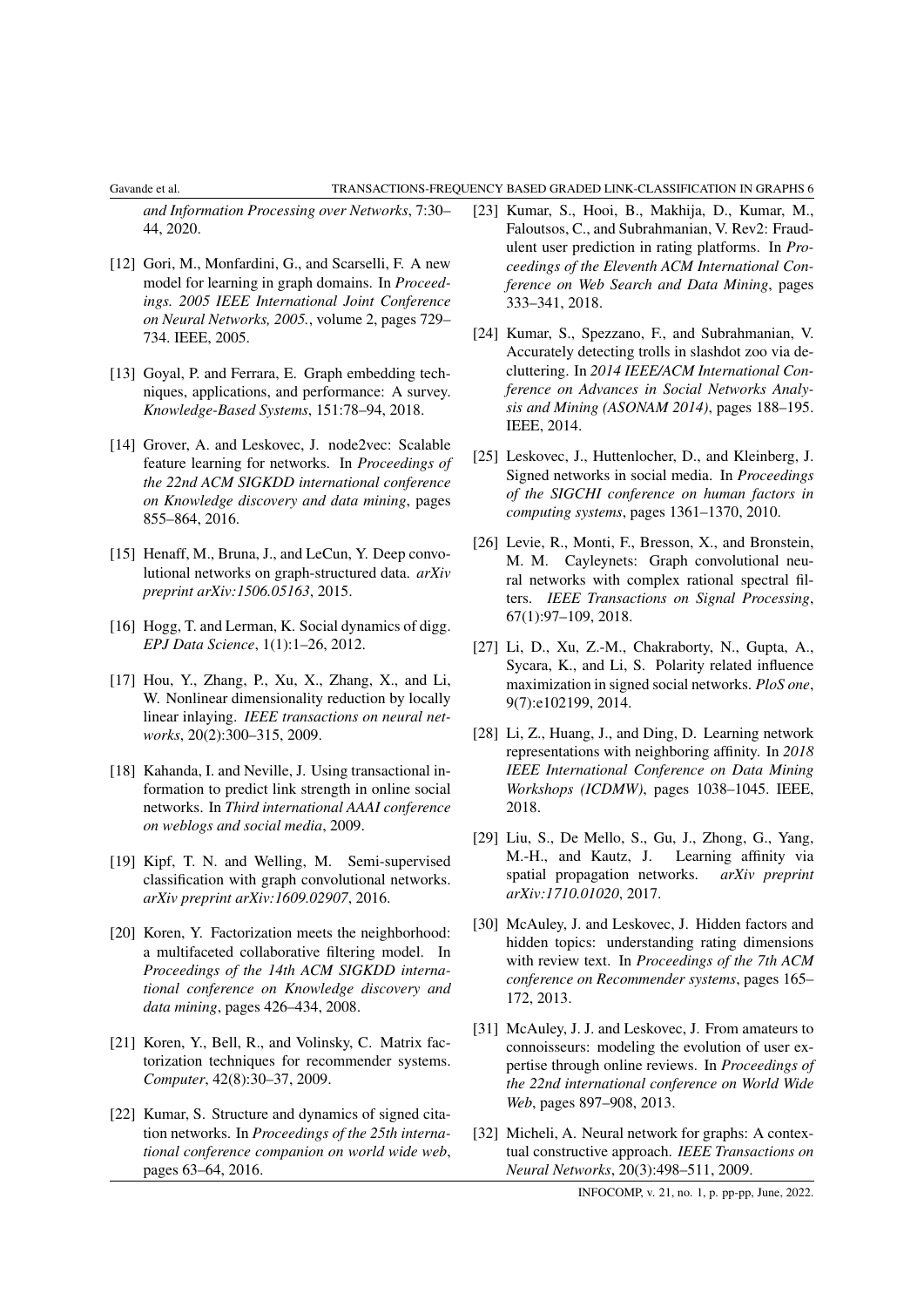- <span id="page-6-16"></span>[33] Niepert, M., Ahmed, M., and Kutzkov, K. Learning convolutional neural networks for graphs. In *International conference on machine learning*, pages 2014–2023. PMLR, 2016.
- <span id="page-6-2"></span>[34] Nunes, R. D., Rosa, R. L., and Rodríguez, D. Z. Performance improvement of a nonintrusive voice quality metric in lossy networks. *IET Communications*, 13(20):3401–3408, 2019.
- <span id="page-6-9"></span>[35] O'Madadhain, J., Hutchins, J., and Smyth, P. Prediction and ranking algorithms for eventbased network data. *ACM SIGKDD explorations newsletter*, 7(2):23–30, 2005.
- <span id="page-6-13"></span>[36] Ou, M., Cui, P., Pei, J., Zhang, Z., and Zhu, W. Asymmetric transitivity preserving graph embedding. In *Proceedings of the 22nd ACM SIGKDD international conference on Knowledge discovery and data mining*, pages 1105–1114, 2016.
- <span id="page-6-17"></span>[37] Pai, S. and Costabello, L. Learning embeddings from knowledge graphs with numeric edge attributes. *arXiv preprint arXiv:2105.08683*, 2021.
- <span id="page-6-14"></span>[38] Perozzi, B., Al-Rfou, R., and Skiena, S. Deepwalk: Online learning of social representations. In *Proceedings of the 20th ACM SIGKDD international conference on Knowledge discovery and data mining*, pages 701–710, 2014.
- <span id="page-6-5"></span>[39] Rodríguez, D. Z., da Silva, M. J., Silva, F. J. M., and Junior, L. C. B. Assessment of transmitted speech signal degradations in rician and rayleigh channel models. *INFOCOMP Journal of Computer Science*, 17(2):23–31, 2018.
- <span id="page-6-4"></span>[40] Rodríguez, D. Z. and Junior, L. C. B. Determining a non-intrusive voice quality model using machine learning and signal analysis in time. *INFOCOMP Journal of Computer Science*, 18(2), 2019.
- <span id="page-6-3"></span>[41] Rodríguez, D. Z., Rosa, R. L., Almeida, F. L., Mittag, G., and Möller, S. Speech quality assessment in wireless communications with mimo systems using a parametric model. *IEEE Access*, 7:35719– 35730, 2019.
- <span id="page-6-19"></span>[42] Scarselli, F., Gori, M., Tsoi, A. C., Hagenbuchner, M., and Monfardini, G. The graph neural network model. *IEEE transactions on neural networks*, 20(1):61–80, 2008.
- <span id="page-6-18"></span>[43] Sperduti, A. and Starita, A. Supervised neural networks for the classification of structures. *IEEE Transactions on Neural Networks*, 8(3):714–735, 1997.
- <span id="page-6-12"></span>[44] Tang, J., Qu, M., Wang, M., Zhang, M., Yan, J., and Mei, Q. Line: Large-scale information network embedding. In *Proceedings of the 24th international conference on world wide web*, pages 1067–1077, 2015.
- <span id="page-6-8"></span>[45] Taranto, C., Di Mauro, N., and Esposito, F. Learning in probabilistic graphs exploiting languageconstrained patterns. In *International Workshop on New Frontiers in Mining Complex Patterns*, pages 155–169. Springer, 2012.
- <span id="page-6-0"></span>[46] Terra Vieira, S., Lopes Rosa, R., Zegarra Rodríguez, D., Arjona Ramírez, M., Saadi, M., and Wuttisittikulkij, L. Q-meter: Quality monitoring system for telecommunication services based on sentiment analysis using deep learning. *Sensors*, 21(5):1880, 2021.
- <span id="page-6-1"></span>[47] Vieira, S. T., Rosa, R. L., and Rodríguez, D. Z. A speech quality classifier based on tree-cnn algorithm that considers network degradations. *Journal of Communications Software and Systems*, 16(2):180–187, 2020.
- <span id="page-6-15"></span>[48] Wang, D., Cui, P., and Zhu, W. Structural deep network embedding. In *Proceedings of the 22nd ACM SIGKDD international conference on Knowledge discovery and data mining*, pages 1225–1234, 2016.
- <span id="page-6-7"></span>[49] West, R., Paskov, H. S., Leskovec, J., and Potts, C. Exploiting social network structure for person-toperson sentiment analysis. *Transactions of the Association for Computational Linguistics*, 2:297– 310, 2014.
- <span id="page-6-6"></span>[50] Wu, Z., Aggarwal, C. C., and Sun, J. The trolltrust model for ranking in signed networks. In *Proceedings of the Ninth ACM international conference on Web Search and Data Mining*, pages 447–456, 2016.
- <span id="page-6-10"></span>[51] Xiang, R., Neville, J., and Rogati, M. Modeling relationship strength in online social networks. In *Proceedings of the 19th international conference on World wide web*, pages 981–990, 2010.
- <span id="page-6-11"></span>[52] Yan, S., Xu, D., Zhang, B., Zhang, H.-J., Yang, Q., and Lin, S. Graph embedding and extensions: A general framework for dimensionality reduction. *IEEE transactions on pattern analysis and machine intelligence*, 29(1):40–51, 2006.